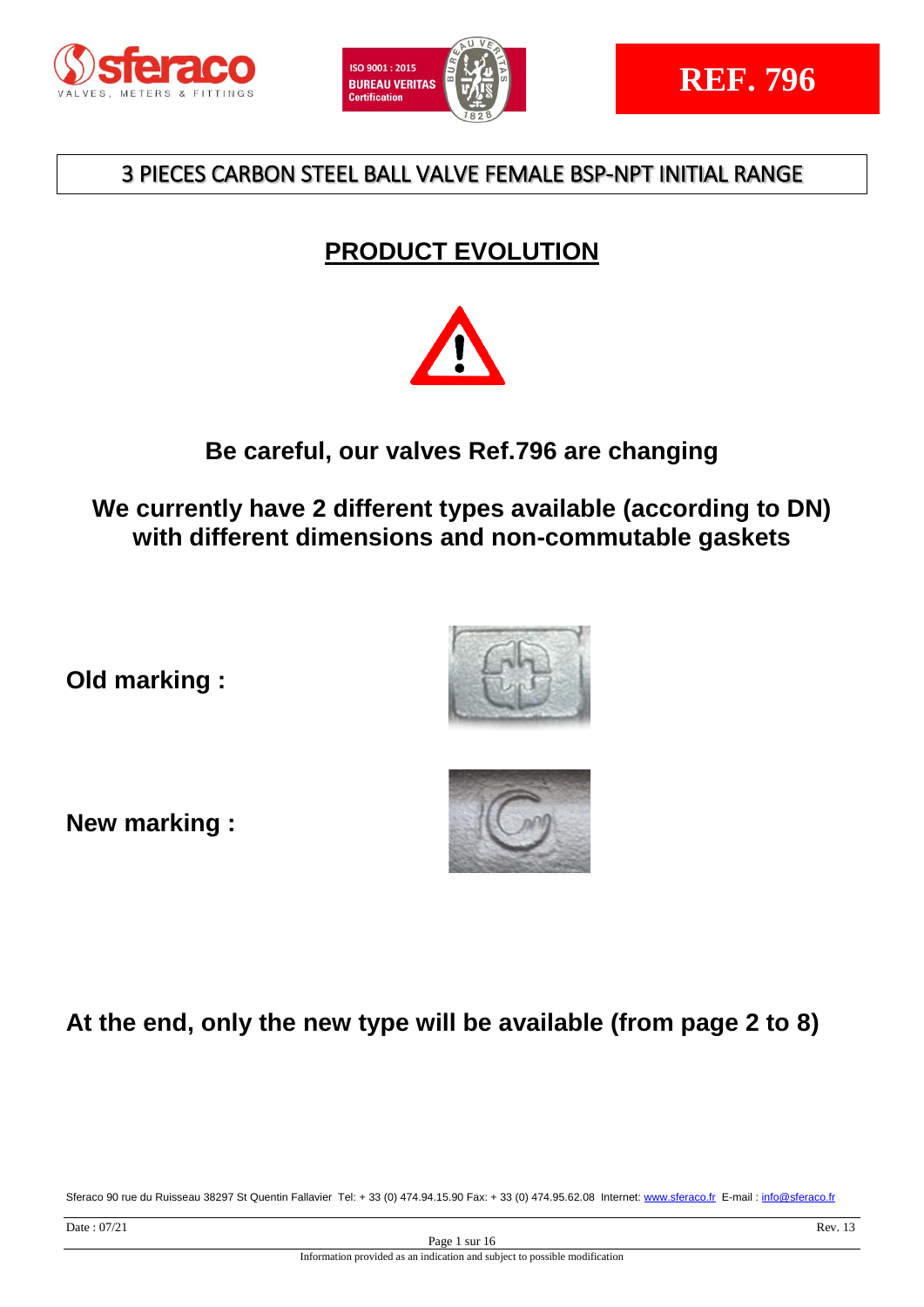

3 pieces carbon steel ball valve with full bore for common fluids of 2<sup>nd</sup> group. PTFE packing and gasket, PTFE filled with 15% glass seat. Removable central part for an easy maintenance.







|                                          | Size: $DN1/4"$ to $DN4"$                        |
|------------------------------------------|-------------------------------------------------|
|                                          | <b>Connection:</b> Female BSP or NPT            |
| <b>Min Temperature :</b> $-20^{\circ}$ C |                                                 |
| Max Temperature : $+180^{\circ}$ C       |                                                 |
|                                          | <b>Max Pressure :</b> 63 bars (up to $DN3/4"$ ) |
| <b>Specifications:</b> 3 pieces type     |                                                 |
|                                          | PTFE filled with 15% glass seat                 |
|                                          | Anti blow-out stem                              |
|                                          | Full bore                                       |

**Materials :** Carbon Steel ASTM A216 WCB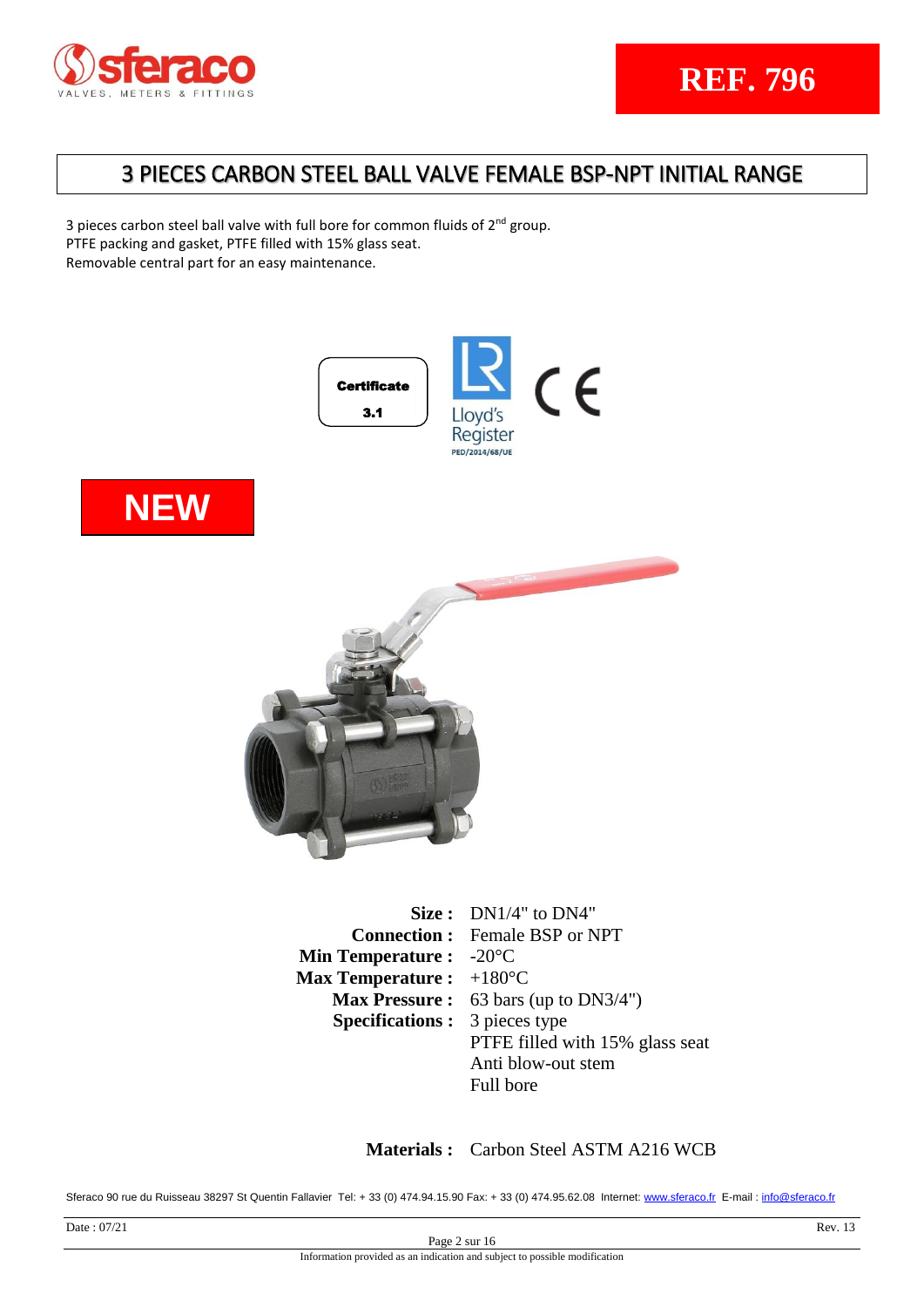

## 3 PIECES CARBON STEEL BALL VALVE FEMALE BSP-NPT INITIAL RANGE

### *SPECIFICATIONS :*

- Full bore
- Anti blow-out stem
- PTFE packing
- Locking device
- Stem extension in AISI 304 ( option )
- Black phosphated finish, thickness 5 μm

*USE :*

- Compatible with common fluids of 2<sup>nd</sup> group
- Min and max Temperature Ts : -20°C to + 180°C
- Max Pressure Ps : 63 bars up to DN20, 40 bars from DN25 to 50, 25 bars from DN65 to 80 and 20 bars for DN100 (see graph under)
- Compressed air : 10 bars max
- Do not use with steam

### *PRESSURE / TEMPERATURE GRAPH ( STEAM AND COMPRESSED AIR EXCLUDED ) :*

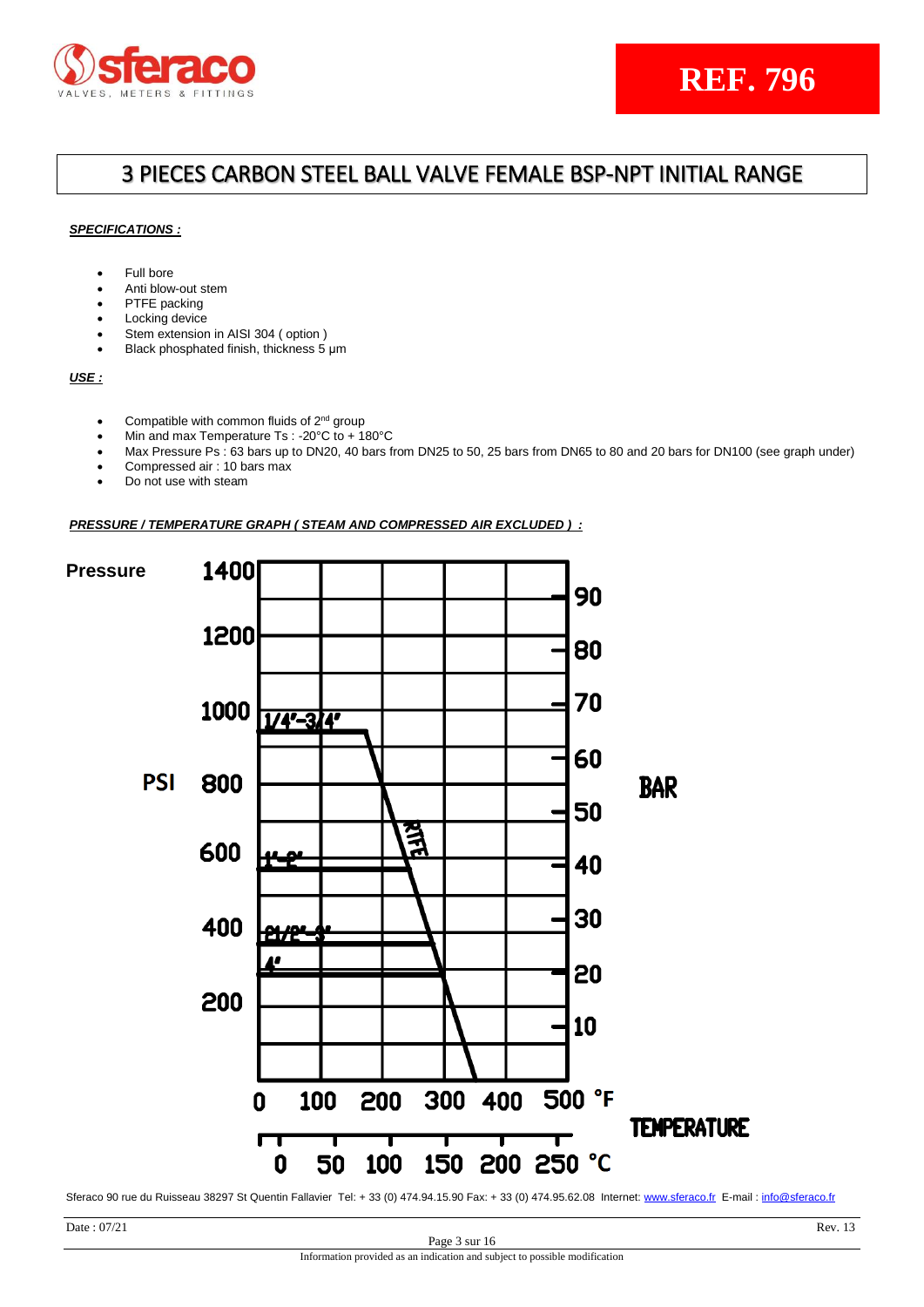

*TORQUE VALUES ( In Nm without safety coefficient ) :*

| <b>DN</b>   | 1/4" | 3/8" | 1/2" | 3/4" | <b>A 11</b> | 1"1/4 | 1"1/2                | $\sim$<br>- | $2^{\circ}1/2$ | <b>DIE</b><br>o | $A^{ii}$<br>. . |
|-------------|------|------|------|------|-------------|-------|----------------------|-------------|----------------|-----------------|-----------------|
| Torque (Nm) | -    | -    | 2.5  | 3.5  |             |       | $\overline{a}$<br>14 | 16          | 40             | 50              | 70              |

*BOLT TIGHTENING TABLE ( in Nm) :*

| <b>DN</b>   | 1/4" | 3/8" | 1/2" | 3/4" | <b>A 11</b> | 1"1/4  | 1"1/2 | $\sim$ | 2"1/2 | <b>SILL</b><br>◡ | 4 <sup>ii</sup> |
|-------------|------|------|------|------|-------------|--------|-------|--------|-------|------------------|-----------------|
| Torque (Nm) |      |      |      |      | 10          | 40<br> | 20    | 20     | 35    | 45               | 65              |

*FLOW COEFFICIENT Kvs ( M3 / h ) :*

| <b>DN</b>        | 1/4" | 3/8"  | 1/2" | 3/4" | 4.0  | 1"1/4 | 1"1/2 | $2^{\prime\prime}$ | 2"1/2 | 20<br>v | 4.11 |
|------------------|------|-------|------|------|------|-------|-------|--------------------|-------|---------|------|
| $Kvs$ ( $m3/h$ ) | 5.2  | $5.2$ | 20.7 | 30.2 | 40.6 | 70    | 90.8  | 208.4              | 275.9 | 501.6   | 865  |

## *RANGE :*



- Carbon steel 3 pieces ball valve Initial Range Female BSP **Ref. 7960** from DN1/4" to DN4"
- Carbon steel 3 pieces ball valve Initial Range Female NPT **Ref. 7961** from DN1/4" to DN2"



- AISI 304 stem extension **Ref.9810611-9810614** from DN1/4" to DN2"
- Blue handle cover **Ref. 9830584-9830588** from DN1/2" to DN4"

## *ENDS :*

- Female / female threaded BSP Ref. **796**
- Female / female threaded NPT Ref. **7961**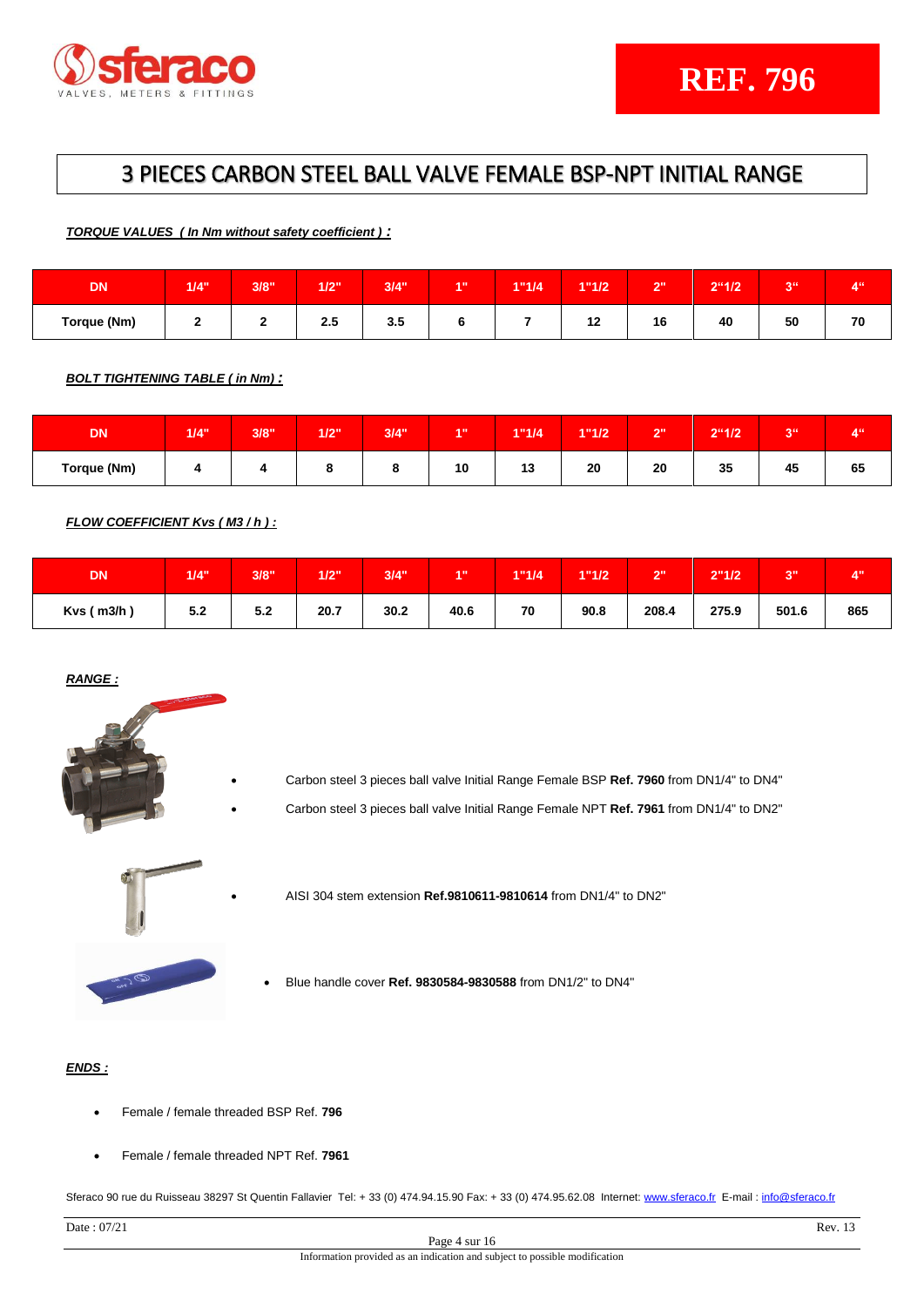

# 3 PIECES CARBON STEEL BALL VALVE FEMALE BSP-NPT INITIAL RANGE





| <b>Item</b> | <b>Designation</b> | <b>Materials</b>                 |
|-------------|--------------------|----------------------------------|
| 1           | Body               | <b>ASTM A216 WCB</b>             |
| 2           | Ends               |                                  |
| 3           | Ball               | <b>AISI 304</b>                  |
| $4^*$       | Body gasket        | <b>PTFE</b>                      |
| $5*$        | Seat               | PTFE filled with 15% glass fiber |
| 6           | <b>Stem</b>        |                                  |
| 7           | Packing nut        | <b>AISI 304</b>                  |
| 8           | Handle washer      |                                  |
| 9           | Packing gland      |                                  |
| $10*$       | Thrust washer      | <b>PTFE</b>                      |
| 11          | Stud               |                                  |
| 12          | Stud washer        | <b>AISI 304</b>                  |
| 13          | Stud nut           |                                  |
| $14*$       | Packing            | <b>PTFE</b>                      |
| 15          | Locking device     |                                  |
| 16          | Handle             | <b>AISI 304</b>                  |
| 17          | Handle cover       | <b>PVC</b>                       |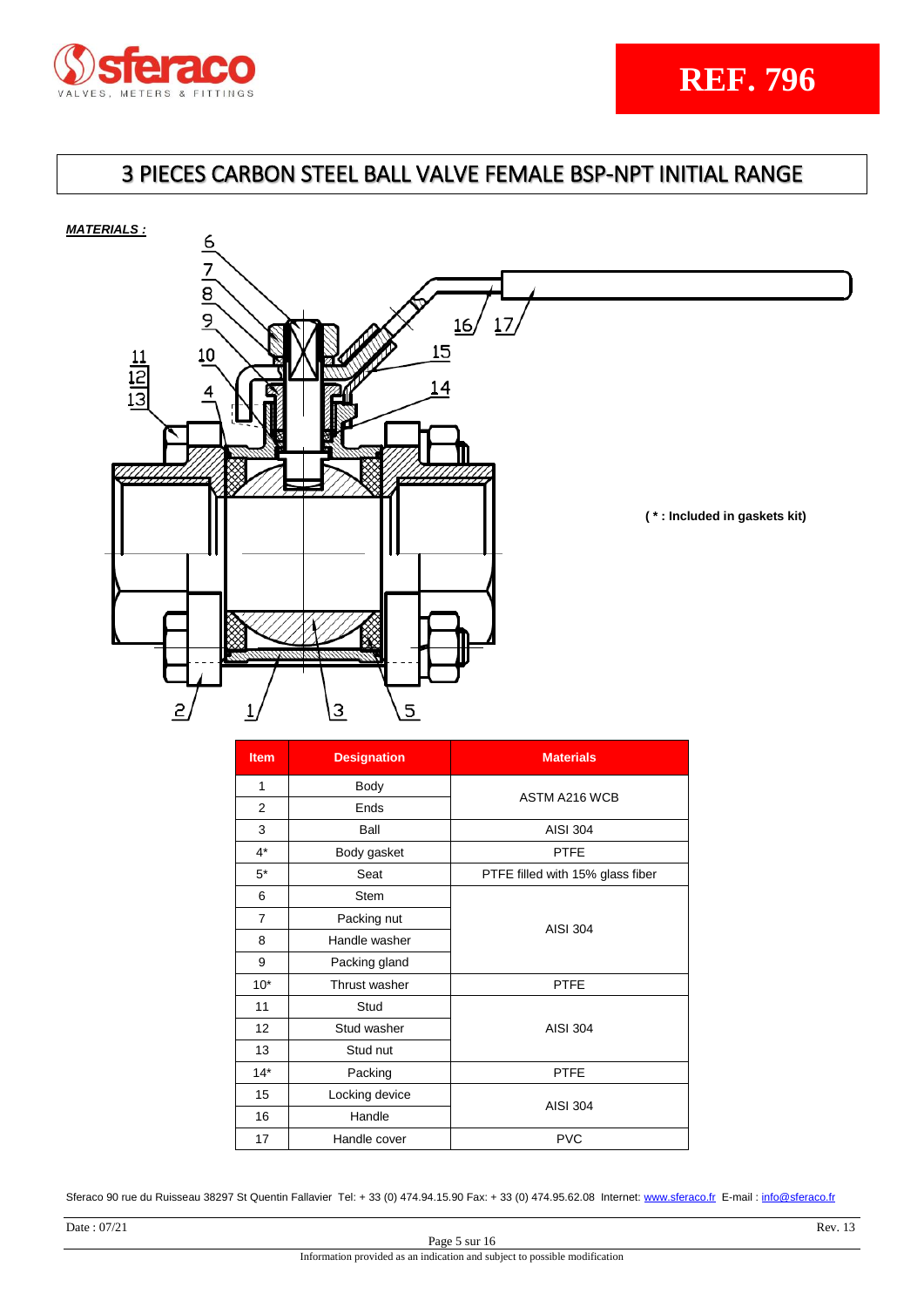

*SIZE ( in mm ) :*







**REF. 796**

| <b>DN</b>      | 1/4"   | 3/8"           | 1/2"           | 3/4"           | 1"              | 1"1/4           | 1"1/2           | 2"              | 2"1/2          | 3"     | 4"     |
|----------------|--------|----------------|----------------|----------------|-----------------|-----------------|-----------------|-----------------|----------------|--------|--------|
| ØD             | 11.6   | 12.5           | 15             | 20             | 25              | 32              | 38              | 50              | 64             | 76     | 100    |
| L              | 59     | 59             | 63.3           | 70.6           | 82              | 97              | 109             | 124.6           | 162            | 175    | 216    |
| B              | 21.1   | 21.1           | 23.3           | 28.6           | 34              | 44              | 51              | 63              | 84.3           | 94.7   | 119.2  |
| Е              | 103    | 103            | 126            | 126            | 162             | 162             | 193             | 193             | 230            | 230    | 320    |
| н              | 49     | 49             | 57             | 62             | 72              | 78              | 91              | 102             | 122            | 132    | 177    |
| ØΥ             | M8     | M <sub>8</sub> | M <sub>8</sub> | M <sub>8</sub> | M <sub>10</sub> | M <sub>10</sub> | M <sub>12</sub> | M <sub>12</sub> | M14            | M14    | M20    |
| C              | 5      | 5              | 5              | 5              | 6.5             | 6.5             | 8.5             | 8.5             | 9.8            | 9.8    | 16     |
| ØΤ             | 38.5   | 38.5           | 43             | 51.5           | 58              | 70              | 81.5            | 101             | 136            | 157    | 195.5  |
| T1             | 51     | 51             | 57.5           | 66             | 74.5            | 86.5            | 100.5           | 121.5           | 161            | 185    | 226.5  |
| W              | 18     | 21             | 26             | 32             | 39              | 48              | 55              | 67              | 83             | 99     | 127    |
| Weight (in Kg) | 0.30   | 0.30           | 0.45           | 0.60           | 0.86            | 1.32            | 2.03            | 3.19            | 7.06           | 10.7   | 20.95  |
| Ref. BSP       | 796002 | 796003         | 796004         | 796005         | 796006          | 796007          | 796008          | 796009          | 796010         | 796011 | 796012 |
| Ref. NPT       | 796102 | 796103         | 796104         | 796105         | 796106          | 796107          | 796108          | 796109          | $\blacksquare$ | -      |        |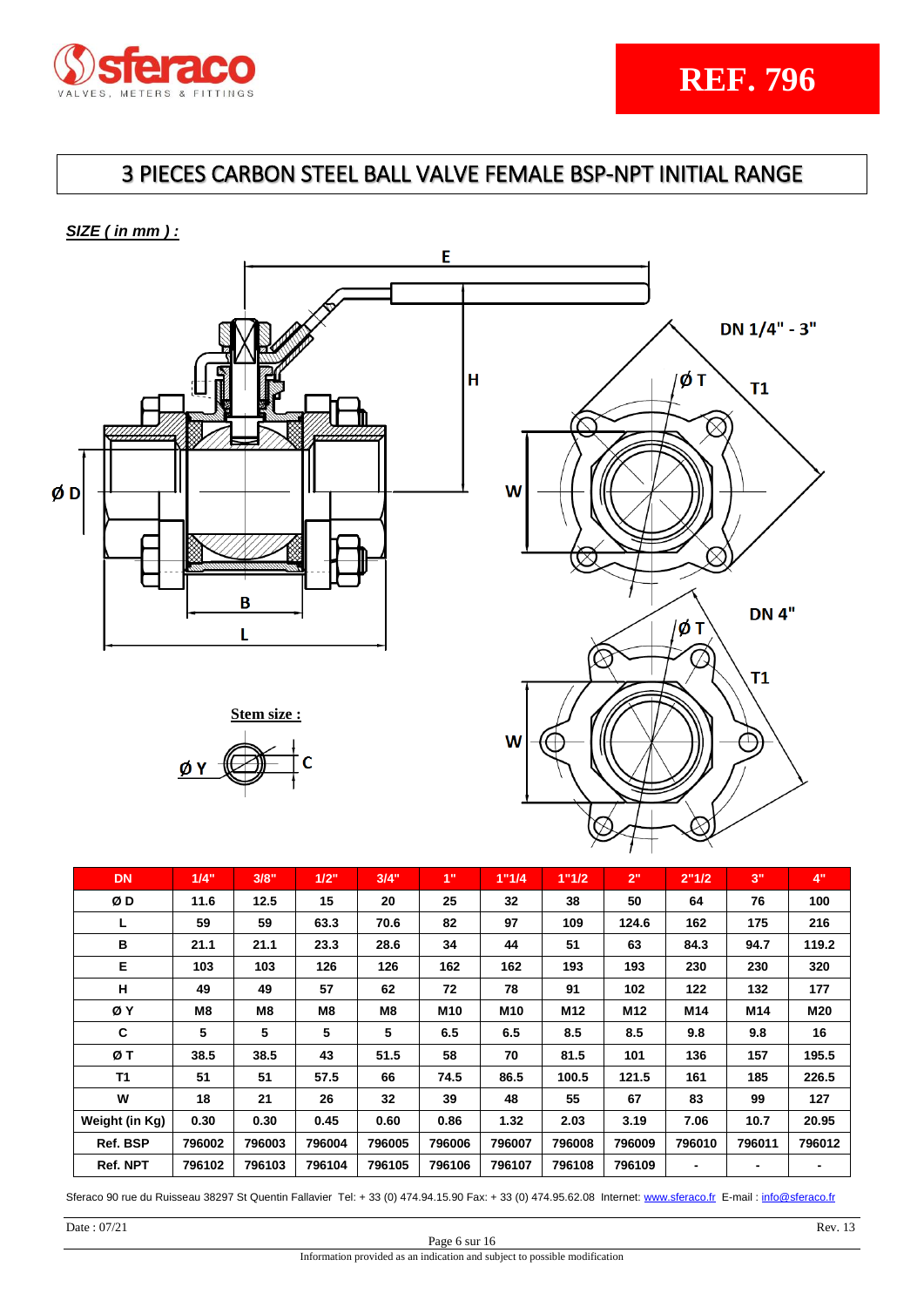

## 3 PIECES CARBON STEEL BALL VALVE FEMALE BSP-NPT INITIAL RANGE

## *STEM EXTENSION ( in mm ) :*



| <b>DN</b>      | 1/4"    | 3/8" | 1/2" | 3/4"           | 1"      | 1"1/4 | 1"1/2   | 2"   |      |  |      |  |      |  |
|----------------|---------|------|------|----------------|---------|-------|---------|------|------|--|------|--|------|--|
| н              |         | 126  |      | 126.3<br>126.3 |         |       | 128     |      |      |  |      |  |      |  |
| Е              |         | 124  |      | 124            |         | 157.8 | 188.5   |      |      |  |      |  |      |  |
| ØD             | 28      |      |      | 28             |         | 32    |         | 36.5 |      |  |      |  |      |  |
| Ød             |         | 12   |      | 12             |         | 14    |         | 14   |      |  |      |  |      |  |
| Weight (in Kg) | 0.33    |      |      |                |         |       |         |      | 0.34 |  | 0.48 |  | 0.62 |  |
| Ref.           | 9810611 |      |      | 9810612        | 9810613 |       | 9810614 |      |      |  |      |  |      |  |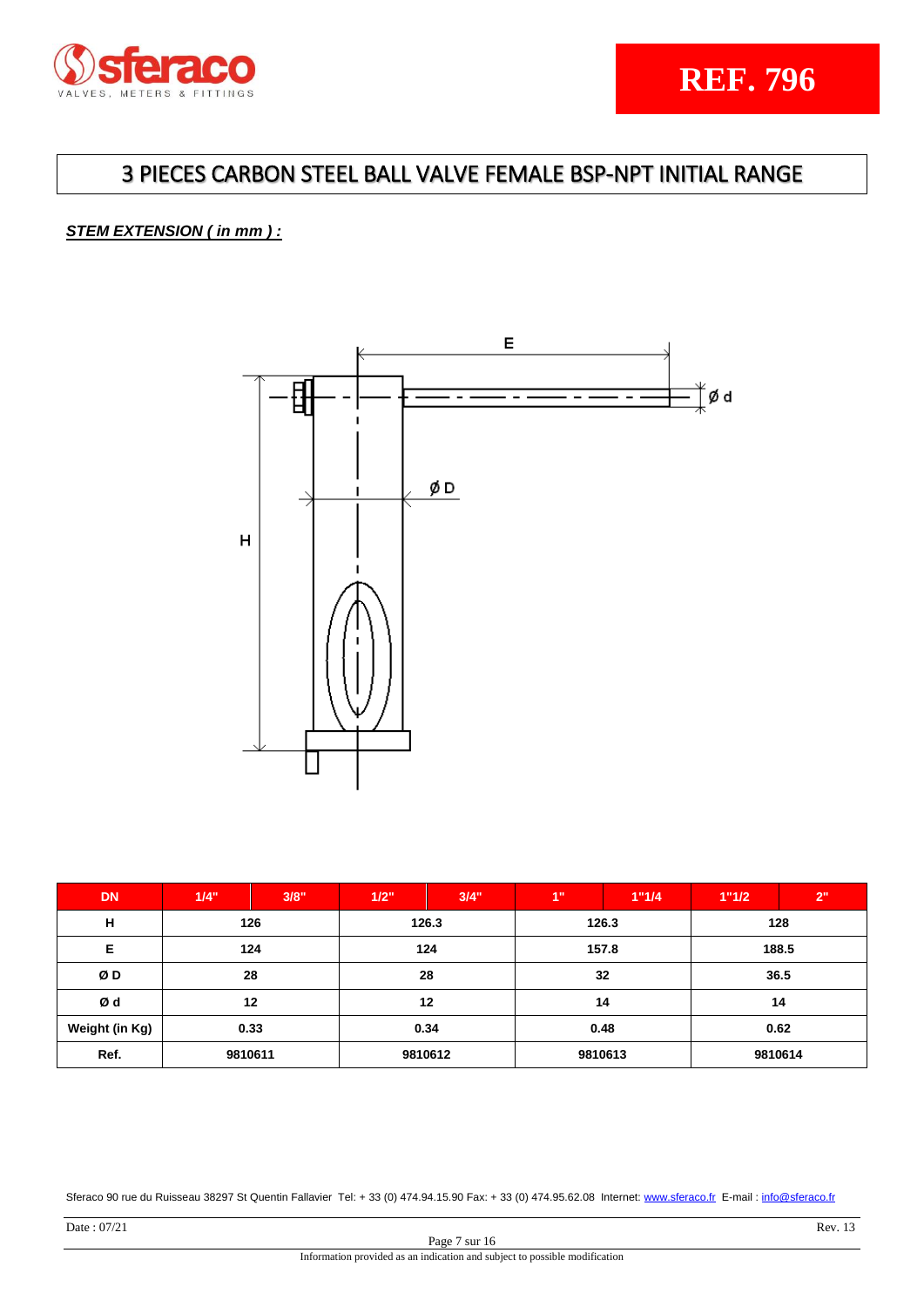

## 3 PIECES CARBON STEEL BALL VALVE FEMALE BSP-NPT INITIAL RANGE

## *STANDARDS :*

- Manufacturer certified ISO 9001 : 2015
- DIRECTIVE 2014/68/EU : CE N° 0038 or N°0343 Risk Category III Module H
- Designing according to EN 12516-2
- Certificate 3.1 on request
- Pressure tests according to API 598, table 6
- Threaded BSP cylindrical ends according to ISO 228-1
- Threaded NPT ends according to ANSI B1.20.1

**ADVICE :** Our opinion and our advice are not guaranteed and SFERACO shall not be liable for the consequences of damages. The customer must check the right choice of the products with the real service conditions.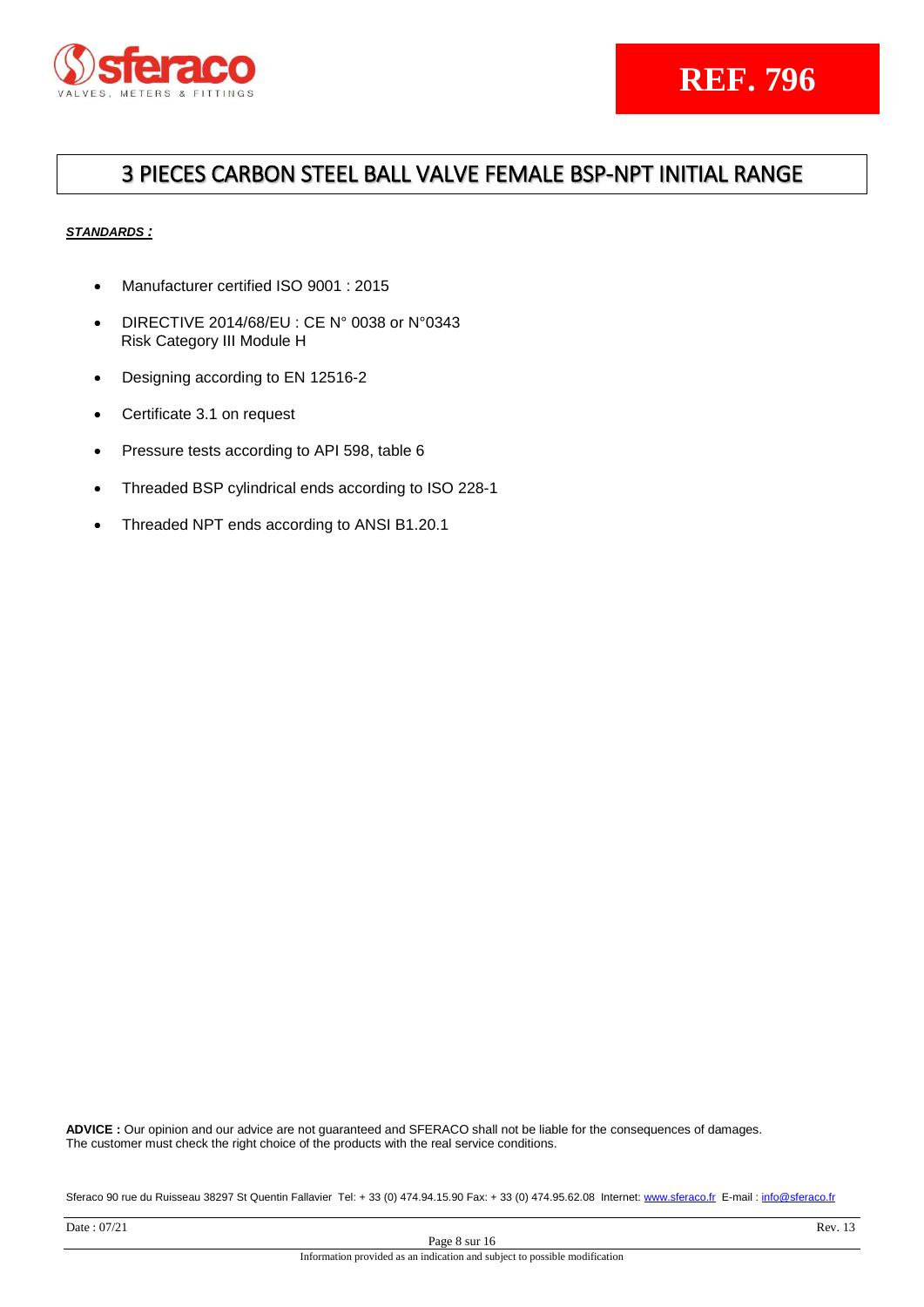

# 3 PIECES CARBON STEEL BALL VALVE FEMALE BSP-NPT INITIAL RANGE







 $C<sub>6</sub>$ 

|                                           | Size: $DN 8$ to 100 mm                    |
|-------------------------------------------|-------------------------------------------|
|                                           | <b>Ends:</b> Threaded BSP or NPT          |
| <b>Min Temperature :</b> $-20^{\circ}$ C  |                                           |
| <b>Max Temperature :</b> $+180^{\circ}$ C |                                           |
|                                           | Max Pressure: 63 Bars up to DN20          |
|                                           | <b>Specifications:</b> Anti blow-out stem |
|                                           | Locking device                            |
|                                           | Full bore                                 |

 **Materials :** Carbon steel ASTM A216 WCB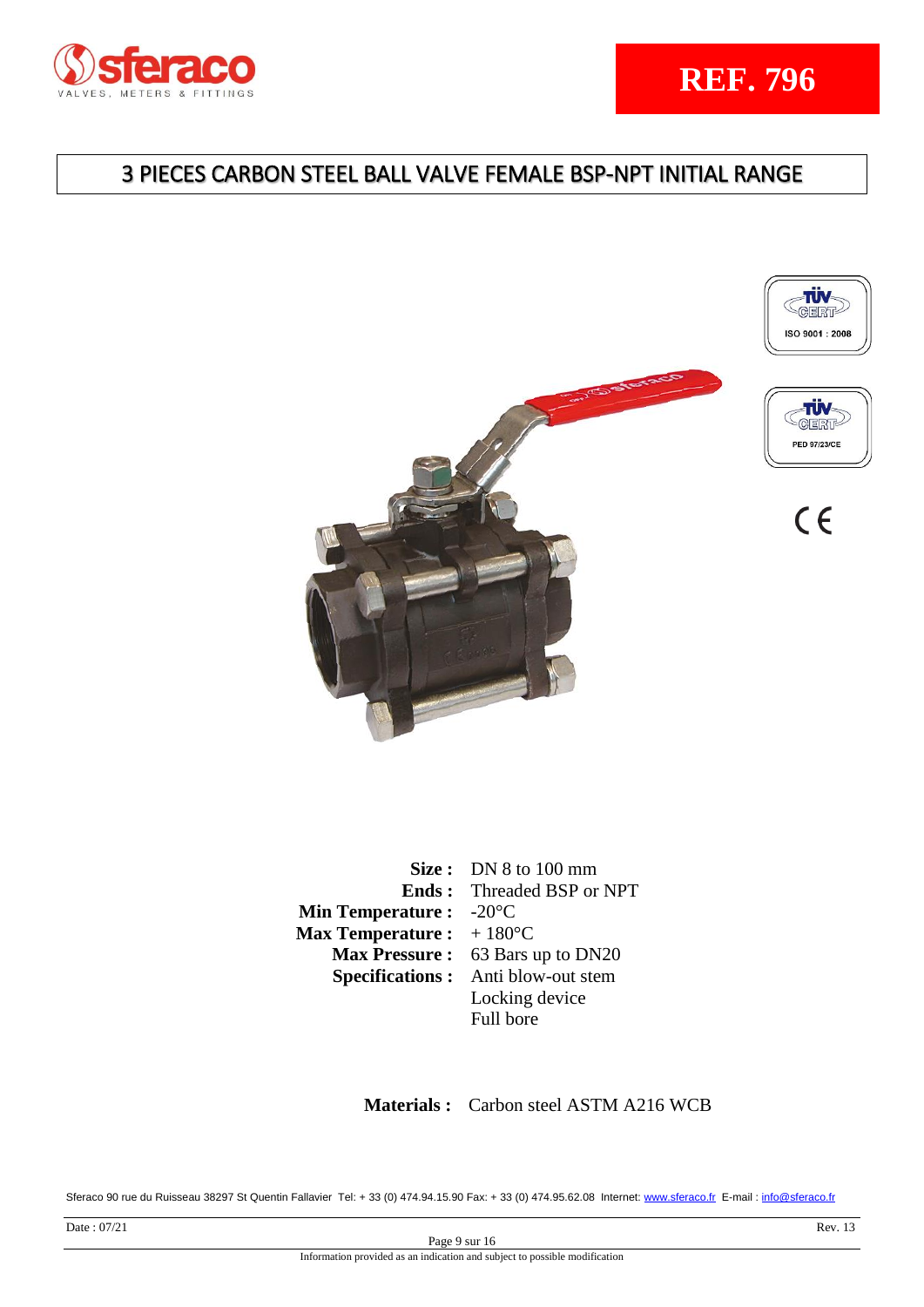

## 3 PIECES CARBON STEEL BALL VALVE FEMALE BSP-NPT INITIAL RANGE

### *SPECIFICATIONS :*

- Full bore
- Anto blow-out stem
- PTFE packing
- Locking device
- Stem extension in SS 304 ( option )
- Blue handle cover possible
- Black oxide finish

## *USE :*

- Chemical and pharmaceutical industries, petrochemical industries
- Min and max Temperature Ts : -20°C to + 180°C
- Max Pressure Ps : 63 bars up to DN20, 40 bars from DN25 to 50, 25 bars from DN65 to 80 and 20 bars for DN100 (see graph under)
- Do not use with steam

### *PRESSURE / TEMPERATURE GRAPH ( STEAM AND COMPRESSED AIR EXCLUDED ) :*

## **Pressure ( Bar )**

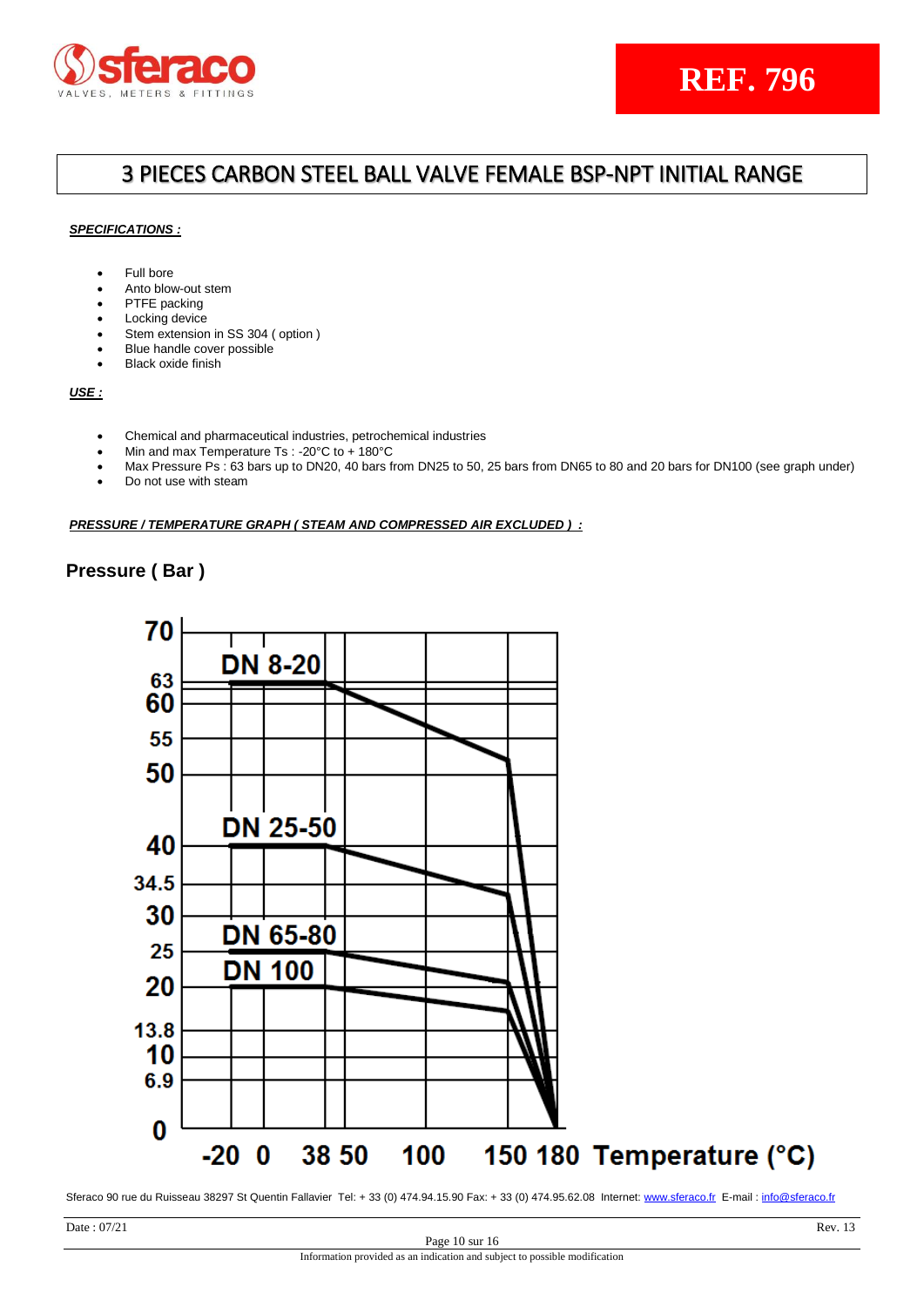

## 3 PIECES CARBON STEEL BALL VALVE FEMALE BSP-NPT INITIAL RANGE

### *RANGE :*

- Carbon steel 3 pieces ball valve Ref. **796** from DN 8 to DN 100 and **Ref. 7961** from DN 8 to DN 50
- Blue handle cover Ref. **9830444-9830449** from DN 8 to DN 100

### *ENDS :*

- Female / female threaded BSP Ref. **796**
- Female / female threaded NPT Ref. **7961**

### *MATERIALS FROM DN8 TO 40 :*



| <b>Item</b> | <b>Designation</b> | <b>Materials DN8-40</b>          |
|-------------|--------------------|----------------------------------|
| 1           | Body               | ASTM A216 WCB                    |
| 2           | Ball               | SS 304                           |
| 3           | <b>Stem</b>        | SS 304                           |
| 4           | Ends               | <b>ASTM A216 WCB</b>             |
| $5*$        | Seat               | PTFE filled with 15% glass fiber |
| $6*$        | Body gasket        | PTFE filled with 15% glass fiber |
| $7^*$       | Thrust washer      | <b>PTFE</b>                      |
| $8*$        | Packing            | <b>PTFE</b>                      |
| 9           | Packing nut        | SS 304                           |
| 10          | Handle nut         | SS 304                           |
| 11          | Handle washer      | SS 304                           |
| 12          | Locking device     | SS 304                           |
| 13          | Handle             | SS 304                           |
| 14          | Handle cover       | Plastic                          |
| 15          | <b>Bolt</b>        | SS 201                           |
| 16          | <b>Nut</b>         | SS 304                           |
| 17          | Washer             | SS 304                           |

**( \* : Included in gaskets kit)**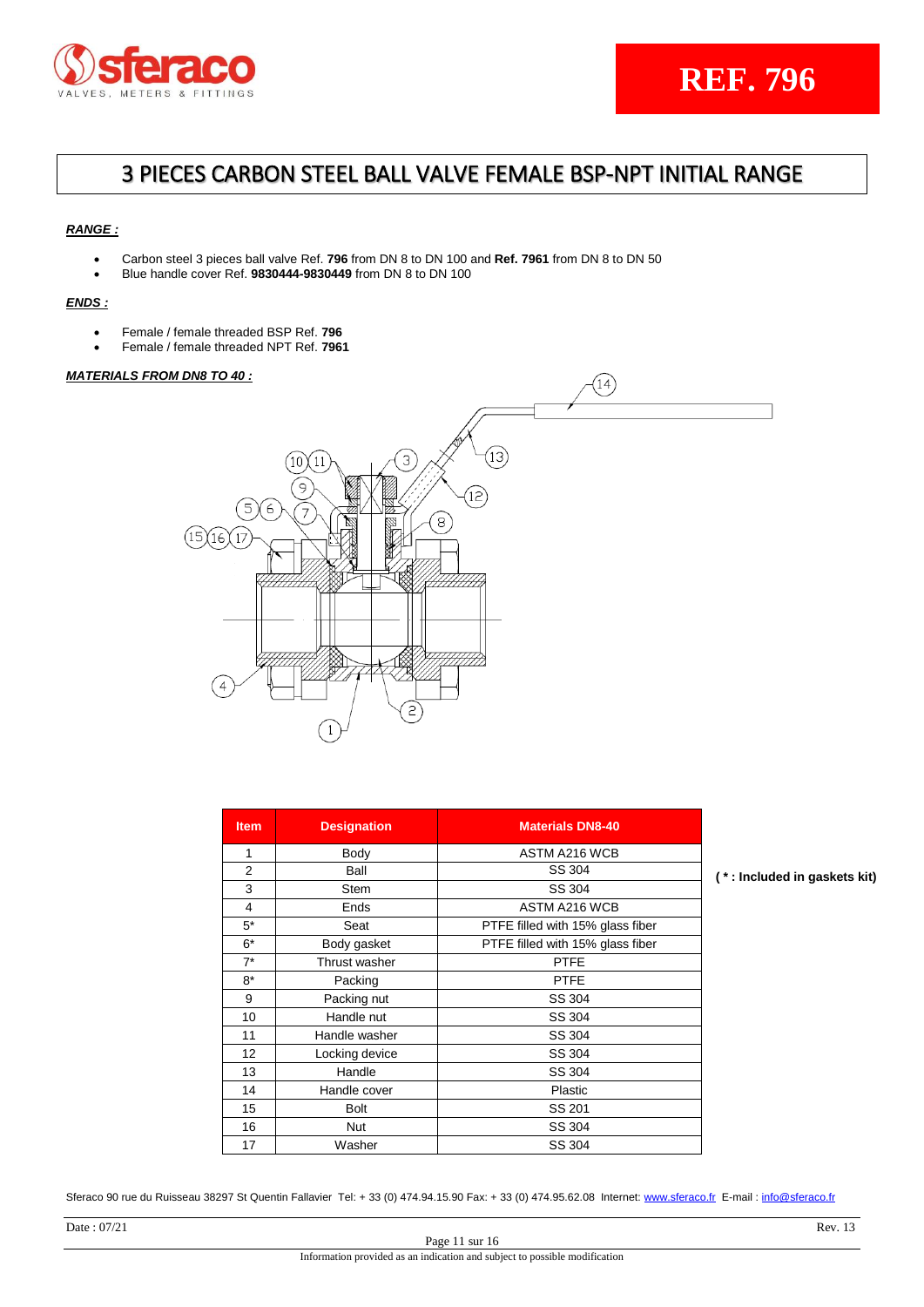

## 3 PIECES CARBON STEEL BALL VALVE FEMALE BSP-NPT INITIAL RANGE

### *MATERIALS FROM DN50 TO 100 :*



| <b>Item</b> | <b>Designation</b> | <b>Materials DN50-100</b>        |
|-------------|--------------------|----------------------------------|
| 1           | Body               | ASTM A216 WCB                    |
| 2           | Ball               | SS 304                           |
| 3           | Stem               | SS 304                           |
| 4           | Ends               | <b>ASTM A216 WCB</b>             |
| $5*$        | Seat               | PTFE filled with 15% glass fiber |
| $6*$        | Thrust washer      | <b>PTFE</b>                      |
| $7^*$       | Packing            | <b>PTFE</b>                      |
| 8           | Packing nut        | SS 304                           |
| 9           | Handle             | SS 304                           |
| 10          | Handle cover       | Plastic                          |
| 11          | Handle washer      | SS 304                           |
| 12          | Handle nut         | SS 304                           |
| 13          | Locking device     | SS 304                           |
| 14          | <b>Bolt</b>        | SS 201                           |
| 15          | <b>Nut</b>         | SS 304                           |
| 16          | Washer             | SS 304                           |

Sferaco 90 rue du Ruisseau 38297 St Quentin Fallavier Tel: + 33 (0) 474.94.15.90 Fax: + 33 (0) 474.95.62.08 Internet: [www.sferaco.fr](http://www.sferaco.fr/) E-mail : [info@sferaco.fr](mailto:info@sferaco.fr)

**( \* : Included in gaskets kit)**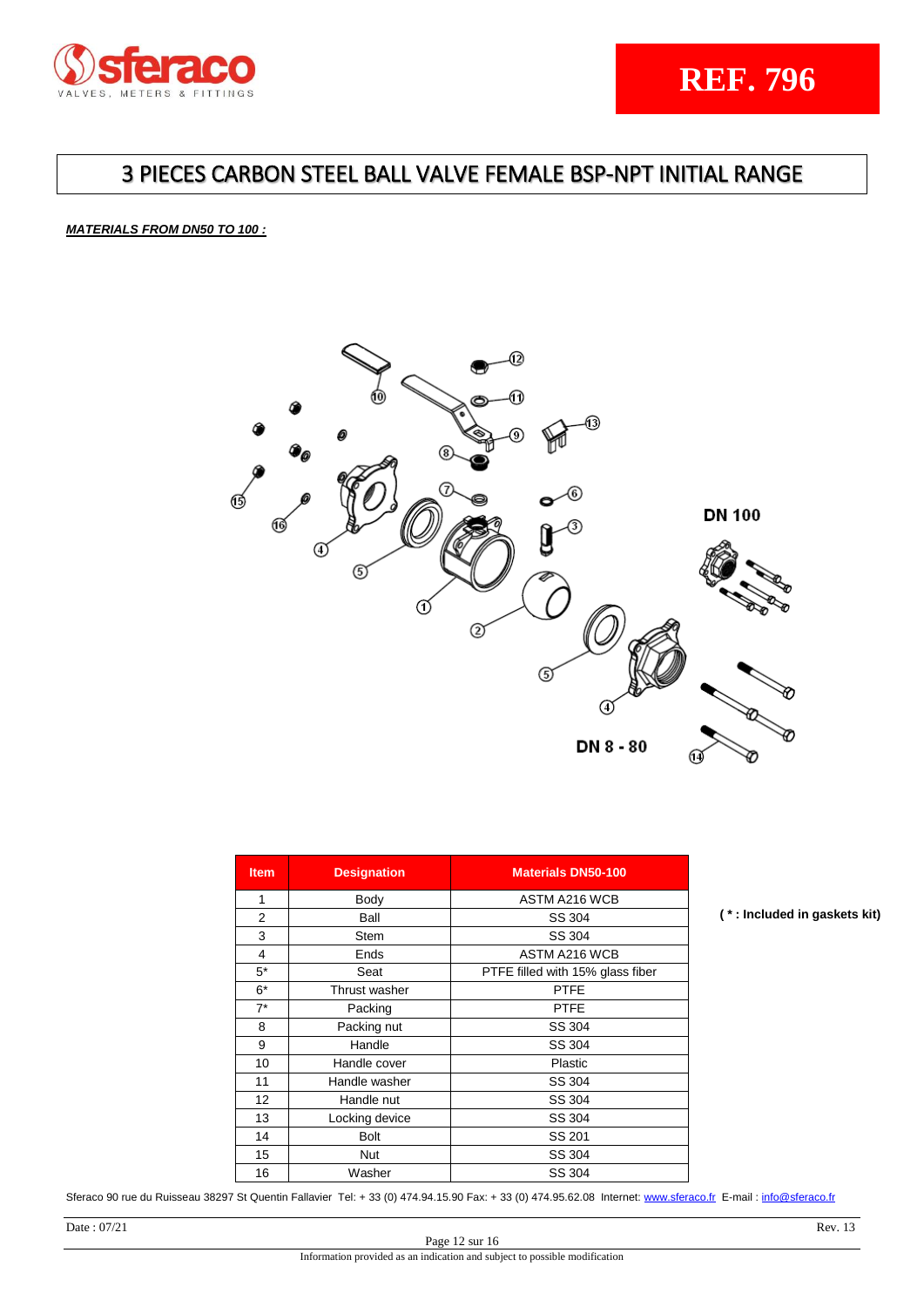

# 3 PIECES CARBON STEEL BALL VALVE FEMALE BSP-NPT INITIAL RANGE

*SIZE ( in mm ) :*









**DN 4"**

 **( 2 parts seat from DN1/4" to 1"1/2 ) Stem size :**

| Ref.            | <b>DN</b>   | 1/4" | 3/8" | 1/2" | 3/4" | 1"   | 1"1/4 | 1"1/2 | 2"    | 2"1/2 | 3"    | 4"    |
|-----------------|-------------|------|------|------|------|------|-------|-------|-------|-------|-------|-------|
|                 | Ø Bore      | 9.2  | 12.8 | 15   | 20   | 25   | 32    | 38    | 50    | 65    | 80    | 100   |
|                 | L           | 59   | 60   | 65.5 | 76.5 | 86.2 | 103.1 | 118   | 131.5 | 164.5 | 182.7 | 229.6 |
|                 | в           | 20   | 22   | 23.3 | 30.8 | 37.8 | 47    | 57    | 68    | 86.1  | 98.2  | 126.1 |
| 796             | Е           | 108  | 108  | 108  | 108  | 135  | 135   | 190   | 190   | 230   | 230   | 335   |
| 7961            | н           | 52   | 52   | 63   | 68   | 79   | 88    | 97    | 108   | 128   | 140   | 172   |
|                 | ØY          | 8    | 8    | 8    | 8    | 10   | 10    | 12    | 12    | 14    | 14    | 20    |
| <b>Threaded</b> | C           | 5    | 5    | 5    | 5    | 6.5  | 6.5   | 8.5   | 8.5   | 10    | 10    | 16    |
|                 | Т           | 25   | 28   | 32   | 40   | 45   | 53    | 64    | 79    | 98    | 116   | 198   |
|                 | <b>T1</b>   | 48   | 51   | 59.5 | 71   | 80   | 91.5  | 108   | 132.8 | 164   | 194   | 234   |
|                 | W           | 20   | 22   | 26   | 33   | 40   | 48    | 55    | 67    | 87    | 101   | 130   |
|                 | Weight (Kg) | 0.33 | 0.34 | 0.52 | 0.78 | 1.08 | 1.64  | 2.78  | 4.27  | 8.2   | 13    | 26    |

Sferaco 90 rue du Ruisseau 38297 St Quentin Fallavier Tel: + 33 (0) 474.94.15.90 Fax: + 33 (0) 474.95.62.08 Internet: [www.sferaco.fr](http://www.sferaco.fr/) E-mail : [info@sferaco.fr](mailto:info@sferaco.fr)

ν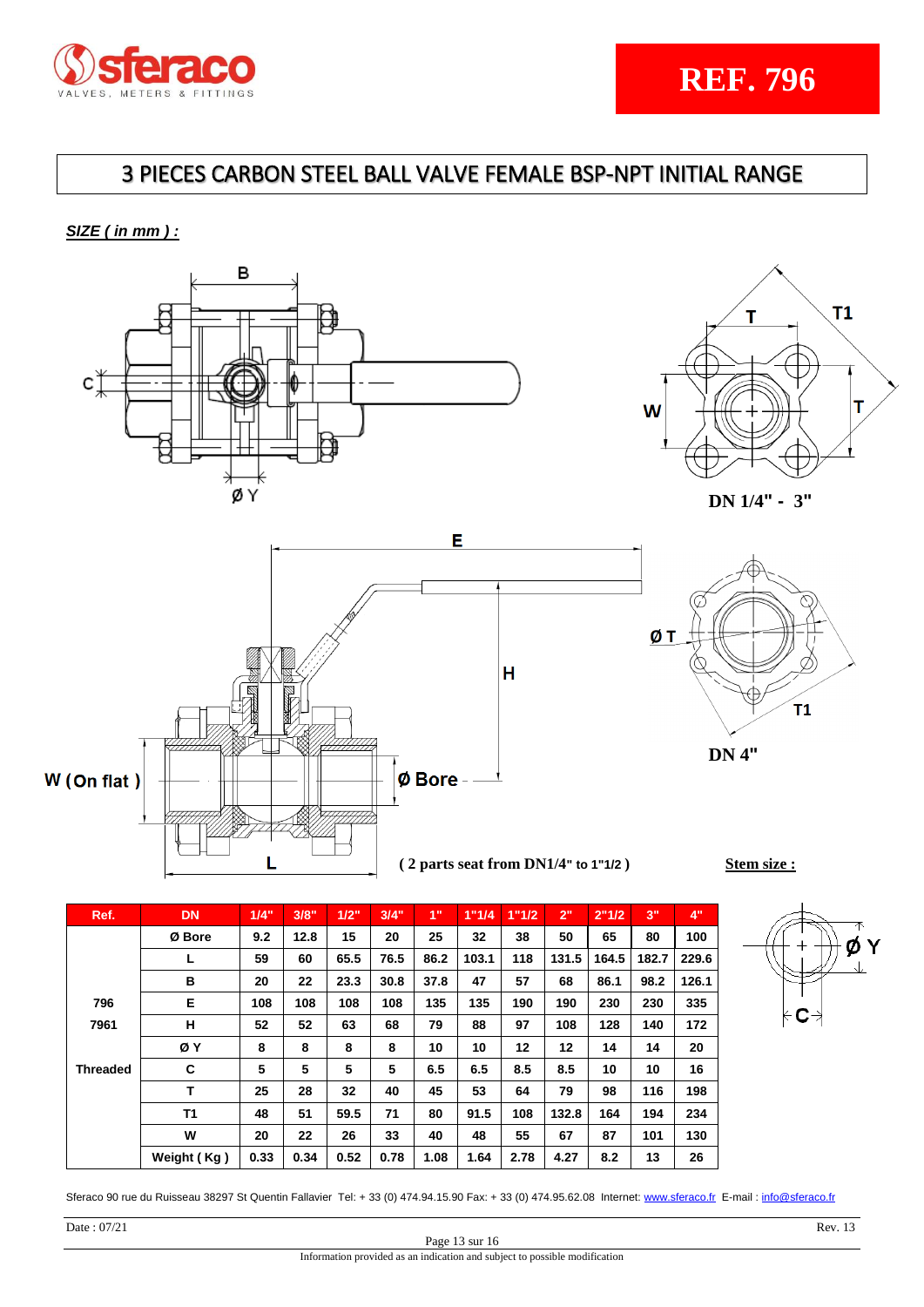

## *STEM EXTENSION ( in mm ) :*



| Ref.   | <b>DN</b>   | 1/4"  | 3/8"  | 1/2"  | 3/4"  | 1"    | 1"1/4 | 1"1/2 | 2"    |
|--------|-------------|-------|-------|-------|-------|-------|-------|-------|-------|
|        | н           | 125.5 | 125.5 | 125.5 | 125.5 | 125.5 | 125.5 | 127.5 | 127.5 |
|        | Е           | 125   | 125   | 125   | 125   | 158   | 158   | 190   | 190   |
| 981060 | ØD          | 28    | 28    | 28    | 28    | 32    | 32    | 36    | 36    |
|        | Ød          | 12    | 12    | 12    | 12    | 14    | 14    | 14    | 14    |
|        | Weight (Kg) | 0.3   | 0.3   | 0.3   | 0.3   | 0.4   | 0.4   | 0.6   | 0.6   |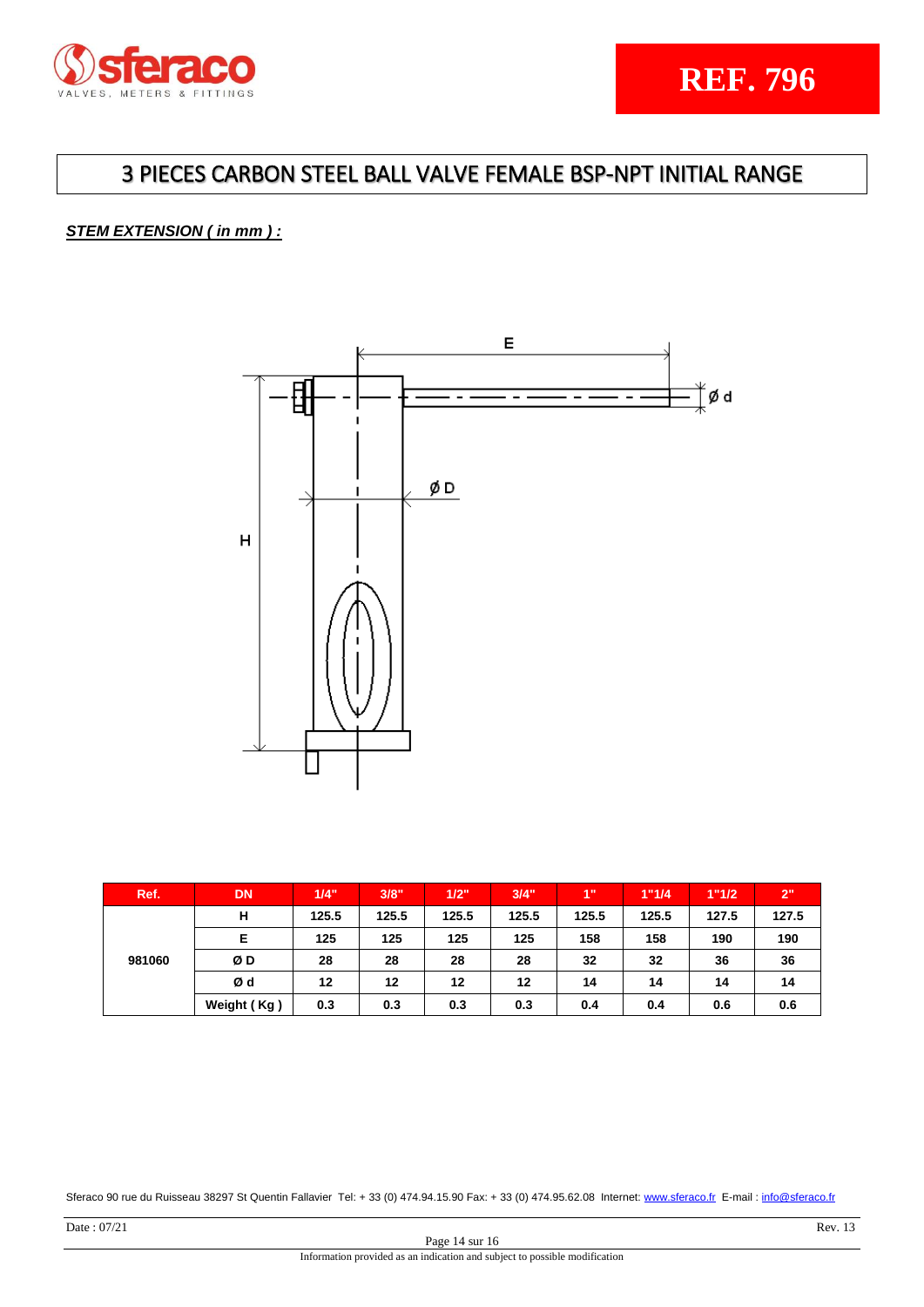

*TORQUE VALUES ( In Nm without safety coefficient ) :*

| <b>DN</b>   | 1/4" | 3/8" | 1/2" | 3/4" | 4.0  | 1"1/4  | 1"1/2         | $\sim$<br>. . | $2^{\circ}1/2$                 | 944<br>◡ | $A^{ii}$<br>. . |
|-------------|------|------|------|------|------|--------|---------------|---------------|--------------------------------|----------|-----------------|
| Torque (Nm) |      |      |      | о    | 12.5 | 47<br> | $\sim$<br>. . | 30            | $\overline{\phantom{a}}$<br>45 | 70       | 100             |

*BOLT TIGHTENING TABLE ( in Nm) :*

| <b>DN</b>   | 1/4" | 3/8" | 1/2" | 3/4" | <b>AU</b> | 1"1/4    | 1"1/2 | $\sim$<br>. . | 2"1/2 | <b>SILL</b><br>P | 4 <sup>ii</sup> |
|-------------|------|------|------|------|-----------|----------|-------|---------------|-------|------------------|-----------------|
| Couple (Nm) |      |      |      |      | 10        | 40<br>19 | 20    | 20            | 35    | 45               | 65              |

*FLOW COEFFICIENT Kvs ( M3 / h ) :*

| <b>DN</b>      | 1/4" | 3/8"  | 1/2" | 3/4" | <b>A</b> 11 | 1"1/4" | 1"1/2 | יים<br>- | 2"1/2" | 20H<br>◡ | $A$ <sub>11</sub> |
|----------------|------|-------|------|------|-------------|--------|-------|----------|--------|----------|-------------------|
| $Kvs$ ( m3/h ) | 12.4 | 24.01 | 33   | 58.6 | 91.6        | 148.2  | 211.6 | 366.4    | 619.2  | 938      | 1465.6            |

## *STANDARDS :*

- Fabrication according to ISO 9001 : 2008
- DIRECTIVE 97/23/CE : CE N° 0035 Risk Category III Module H
- Pressure tests according to EN 12266-1, rate A
- Threaded BSP cylindrical ends according to ISO 228-1
- Threaded NPT ends according to ANSI B1.20.1

**ADVICE :** Our opinion and our advice are not guaranteed and SFERACO shall not be liable for the consequences of damages. The customer must check the right choice of the products with the real service conditions.